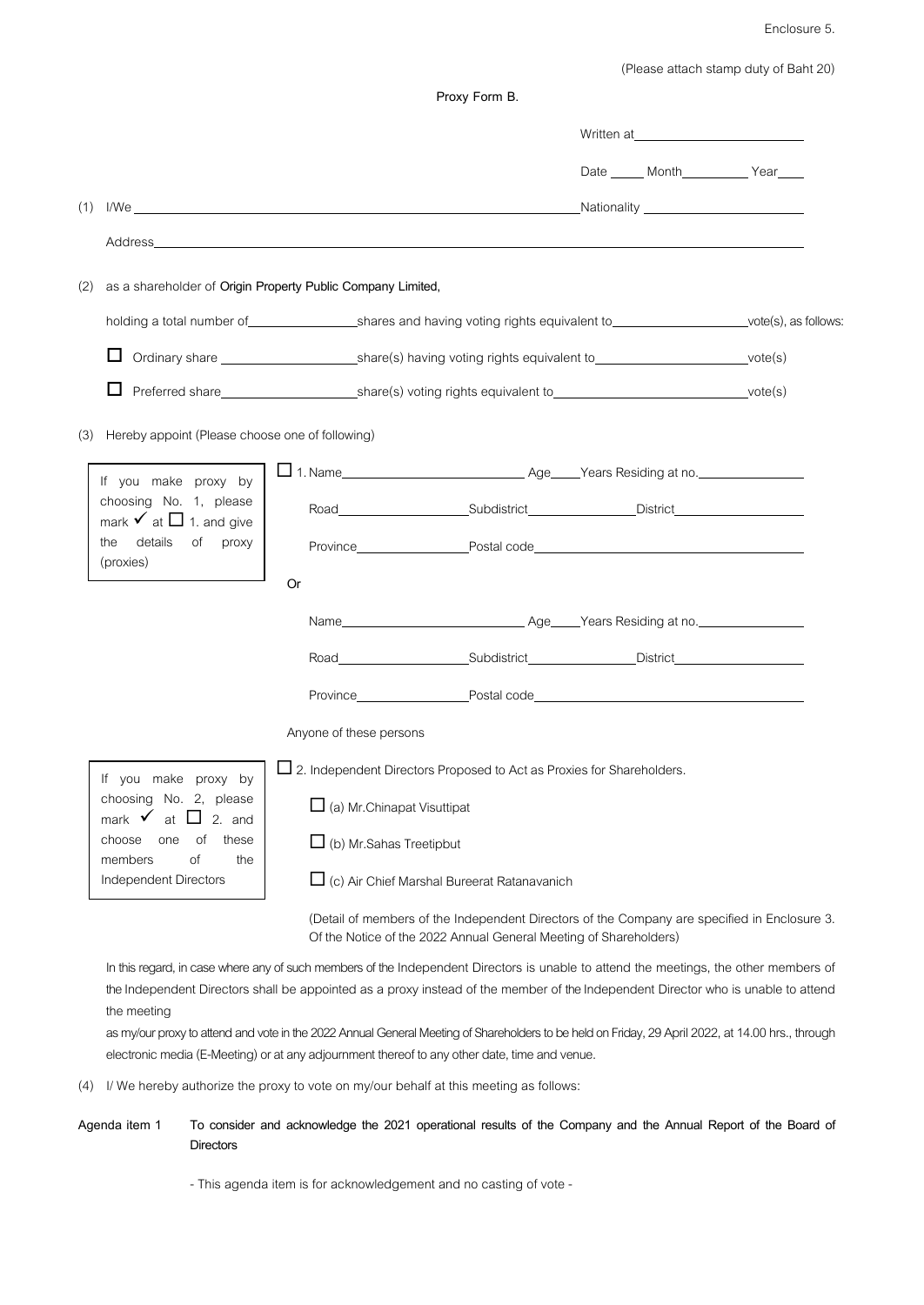| Agenda item 2 | To consider and approve the Statement of Financial Position and Comprehensive Income Statement for the fiscal<br>year ending 31 December 2021 which have been audited by the certified public accountant |                                                                                                                                                                          |  |  |  |  |  |
|---------------|----------------------------------------------------------------------------------------------------------------------------------------------------------------------------------------------------------|--------------------------------------------------------------------------------------------------------------------------------------------------------------------------|--|--|--|--|--|
| □             | (a)                                                                                                                                                                                                      | The proxy shall have the right on my/our behalf to consider and approve independently as it deems<br>appropriate.                                                        |  |  |  |  |  |
| □             | (b)                                                                                                                                                                                                      | The proxy shall have the right to approve in accordance with my/our intention as follows:                                                                                |  |  |  |  |  |
|               |                                                                                                                                                                                                          | ப<br>Approve<br>Disapprove<br>ப<br>Abstain                                                                                                                               |  |  |  |  |  |
| Agenda item 3 | To consider and approve the appropriation of the annual net profit of 2021 as a legal reserve and the dividend<br>payment from the operational results of 2021                                           |                                                                                                                                                                          |  |  |  |  |  |
| □             | (a)                                                                                                                                                                                                      | The proxy shall have the right on my/our behalf to consider and approve independently as it deems<br>appropriate.                                                        |  |  |  |  |  |
| □             | (b)                                                                                                                                                                                                      | The proxy shall have the right to approve in accordance with my/our intention as follows:                                                                                |  |  |  |  |  |
|               |                                                                                                                                                                                                          | Approve<br>Disapprove<br>Abstain<br>ப                                                                                                                                    |  |  |  |  |  |
| Agenda item 4 |                                                                                                                                                                                                          | To consider and approve the decrease in the registered capital and the amendment to Clause 4 of the Memorandum<br>of Association to be in line with the capital decrease |  |  |  |  |  |
| □             | (a)                                                                                                                                                                                                      | The proxy shall have the right on my/our behalf to consider and approve independently as it deems<br>appropriate.                                                        |  |  |  |  |  |
| □             | (b)                                                                                                                                                                                                      | The proxy shall have the right to approve in accordance with my/our intention as follows:                                                                                |  |  |  |  |  |
|               |                                                                                                                                                                                                          | ⊔<br>Approve<br>ப<br>Disapprove<br>ப<br>Abstain                                                                                                                          |  |  |  |  |  |
| Agenda item 5 |                                                                                                                                                                                                          | To consider and approve the re-election of the directors who are due to retire by rotation                                                                               |  |  |  |  |  |
| $\Box$        | (a)                                                                                                                                                                                                      | The proxy shall have the right on my/our behalf to consider and approve independently as it deems<br>appropriate.                                                        |  |  |  |  |  |
|               | (b)                                                                                                                                                                                                      | The proxy shall have the right to approve in accordance with my/our intention as follows:                                                                                |  |  |  |  |  |
|               | ப                                                                                                                                                                                                        | Election of entire nominated directors                                                                                                                                   |  |  |  |  |  |
|               |                                                                                                                                                                                                          | Approve<br>Disapprove<br>ш<br>Abstain<br>ப                                                                                                                               |  |  |  |  |  |
|               | $\Box$                                                                                                                                                                                                   | Election of the individual nominated directors                                                                                                                           |  |  |  |  |  |
|               |                                                                                                                                                                                                          | Mr.Lucksananoi Punkrasamee<br>1.                                                                                                                                         |  |  |  |  |  |
|               |                                                                                                                                                                                                          | Disapprove<br>$\mathbf{L}$<br>Abstain<br>Approve                                                                                                                         |  |  |  |  |  |
|               |                                                                                                                                                                                                          | Mr.Sahas Treetipbut<br>2.                                                                                                                                                |  |  |  |  |  |
|               |                                                                                                                                                                                                          | Abstain<br>ப<br>Approve<br>Disapprove                                                                                                                                    |  |  |  |  |  |
|               |                                                                                                                                                                                                          | Air Chief Marshal Bureerat Ratanavanich<br>3.                                                                                                                            |  |  |  |  |  |
|               |                                                                                                                                                                                                          | Disapprove<br>Approve<br>Abstain                                                                                                                                         |  |  |  |  |  |
| Agenda item 6 |                                                                                                                                                                                                          | To consider and approve the directors' remuneration for the year 2022                                                                                                    |  |  |  |  |  |
| □             | (a)                                                                                                                                                                                                      | The proxy shall have the right on my/our behalf to consider and approve independently as it deems                                                                        |  |  |  |  |  |

appropriate.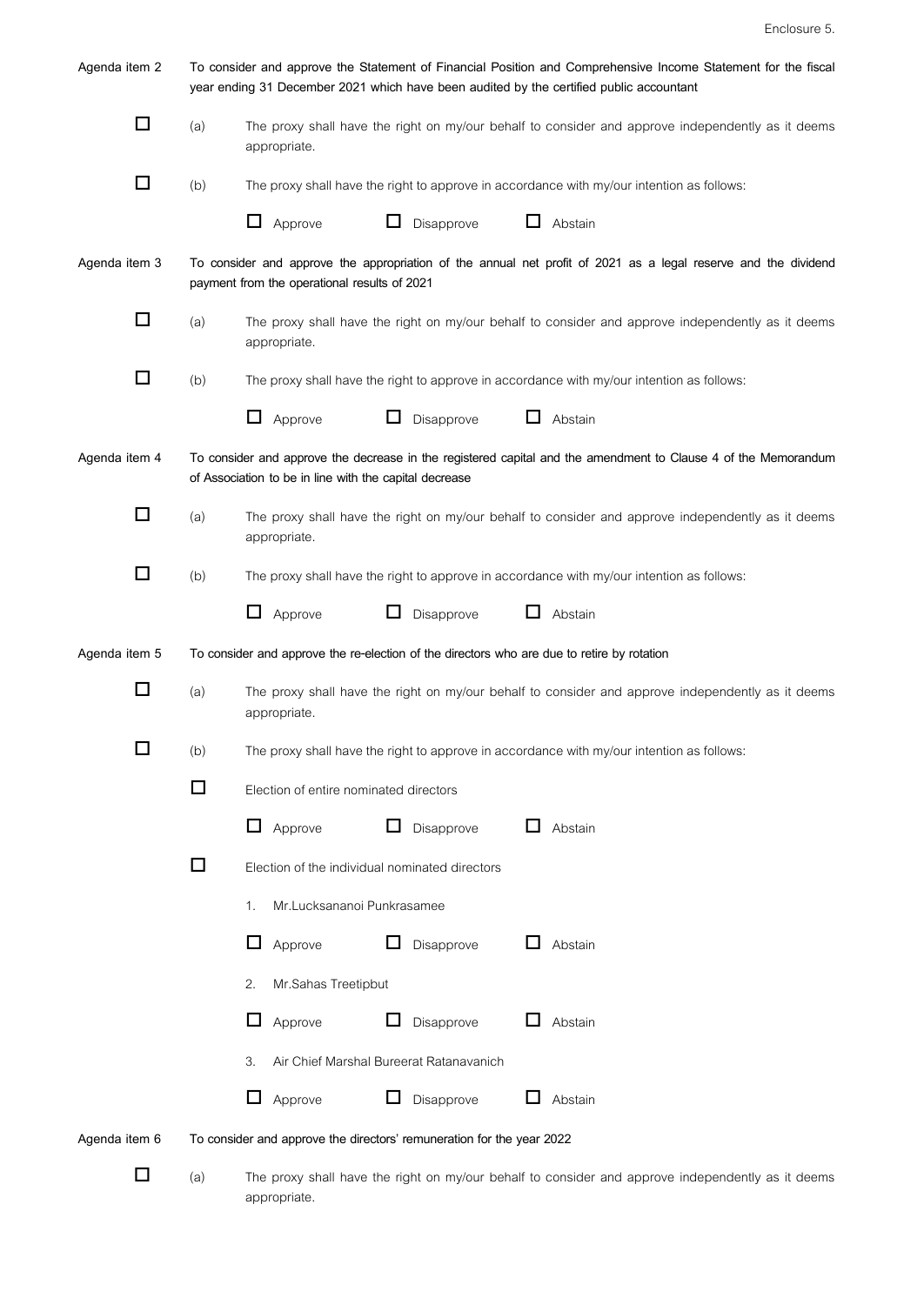| Enclosure 5. |  |
|--------------|--|
|--------------|--|

| П             | (b)                    | The proxy shall have the right to approve in accordance with my/our intention as follows:                         |  |  |  |  |
|---------------|------------------------|-------------------------------------------------------------------------------------------------------------------|--|--|--|--|
|               |                        | Disapprove<br>Abstain<br>Approve                                                                                  |  |  |  |  |
| Agenda item 7 |                        | To consider and approve the appointment of the auditors, and the determination of the audit fee for the year 2022 |  |  |  |  |
| □             | (a)                    | The proxy shall have the right on my/our behalf to consider and approve independently as it deems<br>appropriate. |  |  |  |  |
| □             | (b)                    | The proxy shall have the right to approve in accordance with my/our intention as follows:                         |  |  |  |  |
|               |                        | Disapprove<br>Approve<br>Abstain<br>ப                                                                             |  |  |  |  |
| Agenda item 8 | Other matters (if any) |                                                                                                                   |  |  |  |  |
| □             | (a)                    | The proxy shall have the right on my/our behalf to consider and approve independently as it deems<br>appropriate. |  |  |  |  |
| □             | (b)                    | The proxy shall have the right to approve in accordance with my/our intention as follows:                         |  |  |  |  |
|               |                        | Approve<br>Disapprove<br>Abstain                                                                                  |  |  |  |  |

- (5) If the proxy does not vote consistently with my/our voting intentions as specified herein, such vote shall be deemed incorrect and is not made on my/our behalf as the Company's shareholders
- (6) In the event that I/we have not specified my/our voting intentions on any agenda item or have not clearly specified or in case the meeting considers or passes resolutions in any matters other than those specified above, including in case there is any amendment or addition of any facts, the proxy shall have the right to consider and vote on behalf of my/our behalf as he/ she may deem appropriate in all respects.

Any acts performed by the proxy in this meeting, except in the event that the proxy does not vote consistently with my/our voting intentions as specified herein, shall be deemed to be the actions performed by myself/ourselves.

| $(")$ |  |
|-------|--|

## **Remarks**

- 1. A Shareholder shall appoint only one proxy to attend and vote at the meeting. A shareholder may not split shares for any more than one proxy in order to split votes.
- 2. In the case that there is any other agendaitem(s) to consider other than the specified agendaitems mentioned above, the proxy may use the Attachment to the Proxy Form B.